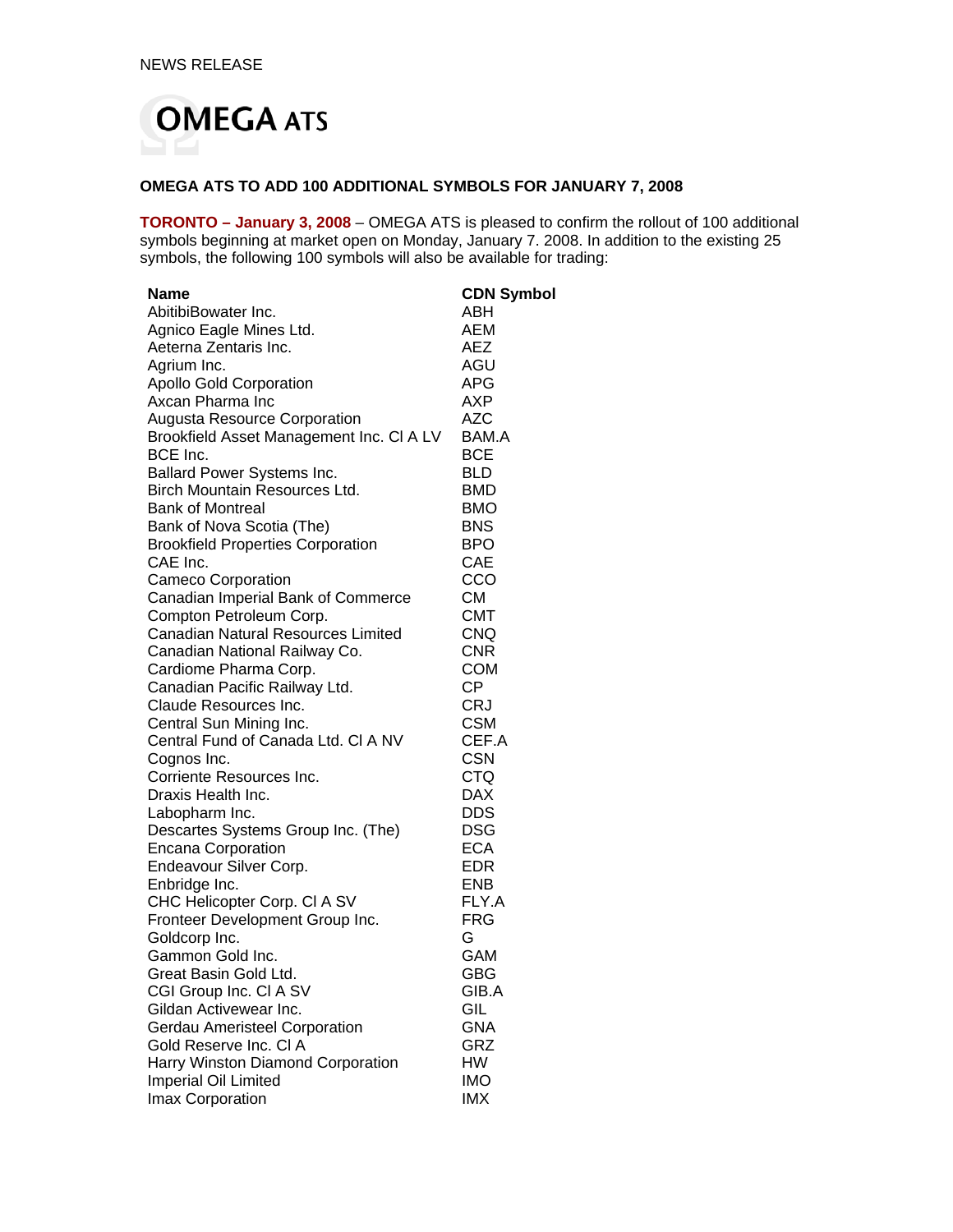## **OMEGA ATS**

| InterOil Corporation                     | <b>IOL</b> |
|------------------------------------------|------------|
| Quebecor World Inc. SV                   | <b>IQW</b> |
| <b>International Royalty Corporation</b> | IRC        |
| Kingsway Financial Services Inc.         | <b>KFS</b> |
| Lorus Therapeutics Inc.                  | <b>LOR</b> |
| MDS Inc.                                 | <b>MDS</b> |
| Manulife Financial Corporation           | MFC        |
| Minefinders Corporation Ltd.             | MFL        |
| Magna International Inc. CI A SV         | MG.A       |
| MI Developments Inc. CI A SV             | MIM.A      |
| Meridian Gold Inc.                       | <b>MNG</b> |
| Medicure Inc.                            | MPH        |
| Metallica Resources Inc.                 | <b>MR</b>  |
| <b>Methanex Corporation</b>              | МX         |
| Nova Chemicals Corporation               | <b>NCX</b> |
| Northern Dynasty Minerals Ltd.           | NDM        |
| Novagold Resources Inc.                  | NG         |
| New Gold Inc.                            | <b>NGD</b> |
| Neurochem Inc.                           | <b>NRM</b> |
| Nexen Inc.                               | <b>NXY</b> |
| Open Text Corporation                    | <b>OTC</b> |
| Orezone Resources Inc.                   | <b>OZN</b> |
| Pan American Silver Corp.                | PAA        |
| Petro-Canada                             | <b>PCA</b> |
| North American Palladium Ltd.            | <b>PDL</b> |
| Potash Corporation of Saskatchewan Inc.  | POT        |
| Platinum Group Metals Ltd.               | PTM        |
| Quest Capital Corp.                      | QC         |
| QLT Inc.                                 | QLT        |
| Rogers Communications Inc. CI B NV       | RCI.B      |
| <b>Research In Motion Limited</b>        | <b>RIM</b> |
| <b>Rubicon Minerals Corporation</b>      | <b>RMX</b> |
| Royal Bank of Canada                     | RY         |
| Shaw Communications Inc. CI B NV         | SJR.B      |
| Sun Life Financial Inc.                  | <b>SLF</b> |
| Silver Wheaton Corp.                     | <b>SLW</b> |
| <b>Silver Standard Resources Inc.</b>    | SSO        |
| Stantec Inc.                             | STN        |
| Suncor Energy Inc.                       | SU         |
| Sierra Wireless, Inc.                    | SW         |
| <b>TELUS Corporation NV</b>              | T.A        |
| <b>TransAlta Corporation</b>             | <b>TA</b>  |
| Teck Cominco Ltd. CI B SV                | TCK.B      |
| Thompson Creek Metals Company Inc.       | <b>TCM</b> |
| Toronto Dominion Bank (The)              | <b>TD</b>  |
| Tim Hortons Inc.                         | <b>THI</b> |
| <b>Taseko Mines Limited</b>              | <b>TKO</b> |
| Thomson Corporation (The)                | <b>TOC</b> |
| <b>TransCanada Corporation</b>           | <b>TRP</b> |
| <b>Domtar Corporation</b>                | <b>UFS</b> |
| ViRexx Medical Corp.                     | <b>VIR</b> |
| <b>Westaim Corporation (The)</b>         | WED        |
| Western Goldfields Inc.                  | WGI        |